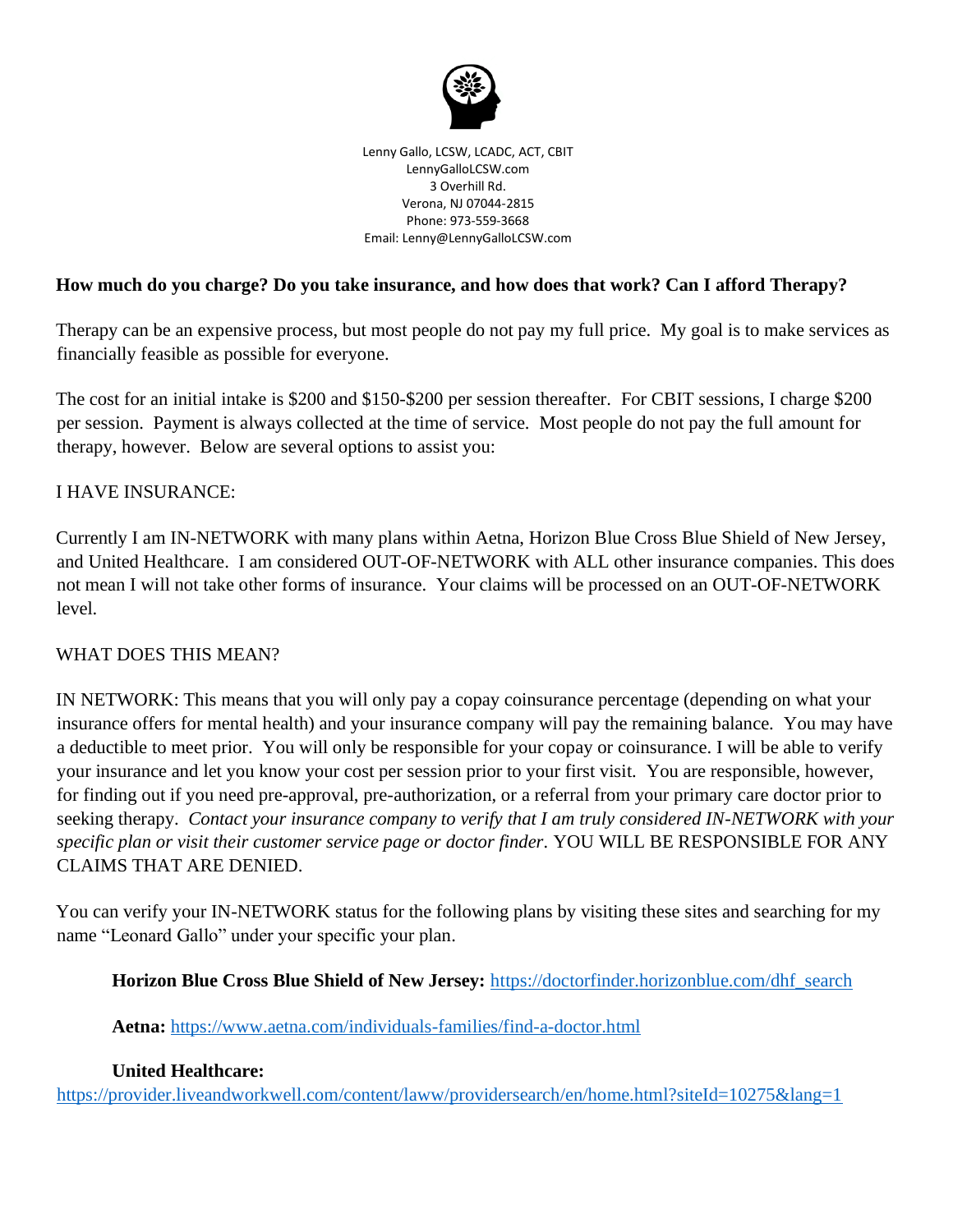OUT OF NETWORK: This means that you will pay the full cost of therapy up front. I will submit a claim to your insurance company on your behalf. Depending on your OUT-OF-NETWORK benefits, your insurance company will reimburse you directly. The level of reimbursement will depend on your individual benefits.

# I HAVE MEDICAID, MEDICARE DO YOU ACCEPT?

Unfortunately, I do not take Medicaid plans, even if you are part of an Insurance Carrier that I accept. These plans work under a different system that I am not affiliated with them. Again, *contact your insurance company to verify that I am truly considered IN-NETWORK with your specific plan or visit their customer service page or doctor finder.*

# HOW DO I DETERMINE MY OUT-OF-NETWORK BENEFITS?

To determine your benefits, you will need to contact your insurance company and/or log into their online portal. Speak to the behavioral health department to find out what percentage they reimburse for OUT-OF NETWORK and if you have to meet a deductible prior to being reimbursed. Check your coverage carefully and make sure you understand their answers. You will want to get answers to the following questions:

- Is behavioral health covered under my health plan?
- What is the reimbursement rate for OUT-OF-NETWORK per therapy session?
- How many therapy sessions does my plan cover?
- Is approval required from my primary care physician prior to seeing a therapist?
- Do I have to meet a deductible before I start getting reimbursed? Do I have a specific OUT OF-NETWORK deductible?
- What is my OUT-OF-POCKET-MAXIMUM (the amount of money I must pay before being covered at 100% reimbursement)?

Let's look at an example of how this works. The rate for sessions would be \$150.00. Suppose you have a \$500.00 OUT-OF-NETWORK deductible before your reimbursement of 80/20% kicks in and you have an outof-pocket maximum of \$1000.00.

This means that you would be responsible for paying your first \$500.00 of therapy up front without any reimbursement (Assuming you have not seen any other doctors or had any other procedures yet). Once you have paid \$500.00, your insurance would start covering 80% (or \$120.00) and you would be responsible for the remaining 20% (or \$30.00). You would pay the full \$150.00 per session but after you reached the \$500.00 deductible you would start receiving reimbursement checks from your insurance company for \$120.00. Once you reached \$1000.00 of payments (your deductible plus all the \$30.00 payments you would be responsible for) you would start being reimbursed at 100% and would receive the full amount back from your insurance company.

Check your coverage CAREFULLY and make sure you understand the answers. For OUT-OF- NETWORK insurance, you will be responsible for receiving your reimbursement.